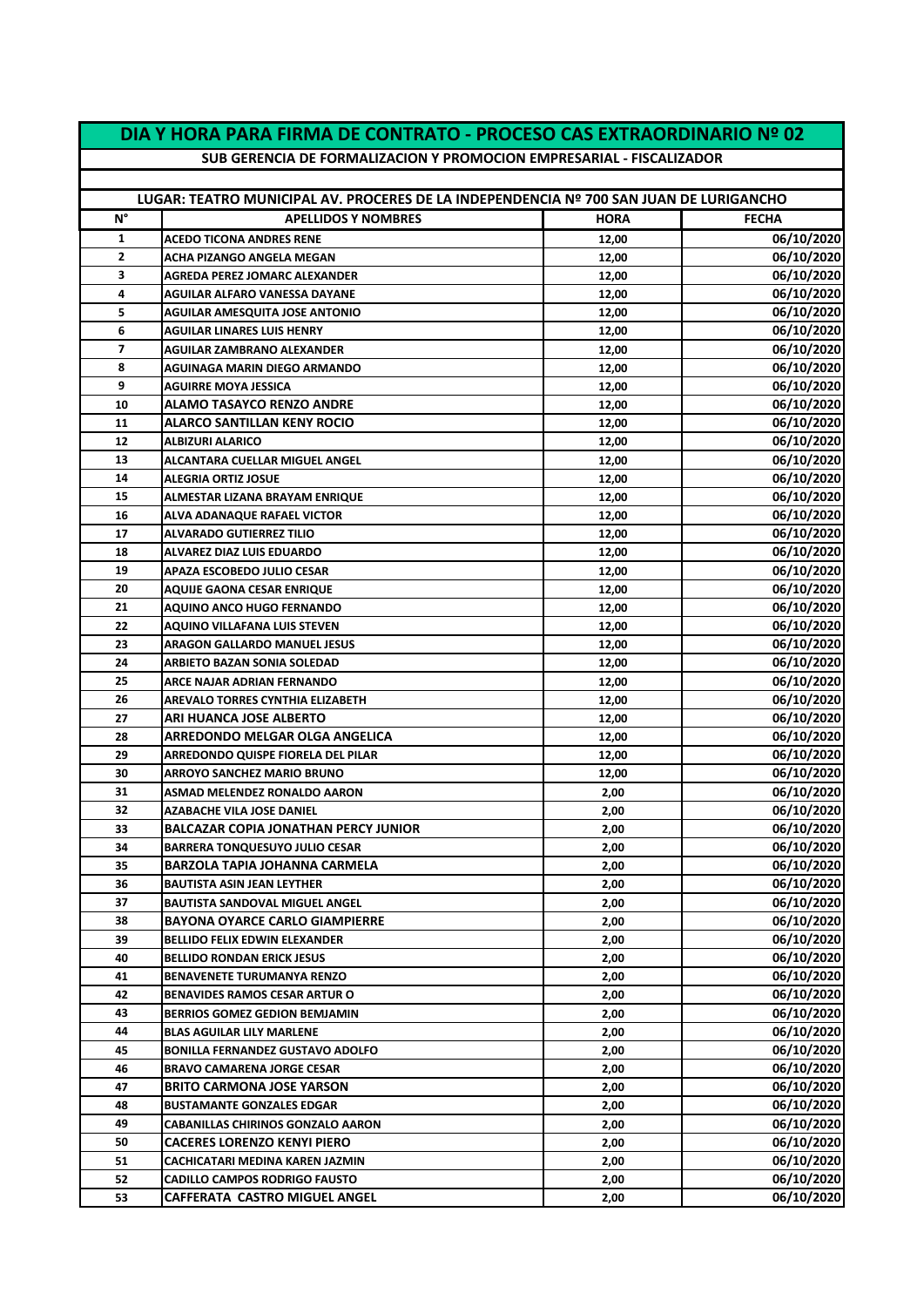| 54  | <b>CAHUACHI GUERRA ROSSI DIANE</b>                              | 2,00 | 06/10/2020               |
|-----|-----------------------------------------------------------------|------|--------------------------|
| 55  | <b>CALDERON GOMEZ JEYSON JESUS</b>                              | 2,00 | 06/10/2020               |
| 56  | <b>CALIXTO PARIONA WALTER ANTONIO</b>                           | 2,00 | 06/10/2020               |
| 57  | <b>CALLE ITURRINO WILBER</b>                                    | 2,00 | 06/10/2020               |
| 58  | <b>CALLE NEIRA LUIS ANTONIO</b>                                 | 2,00 | 06/10/2020               |
| 59  | <b>CALZADO MERMA CHRISTHIAN JAVIER</b>                          | 2,00 | 06/10/2020               |
| 60  | <b>CAMACHO BOBADILLA RENZO</b>                                  | 2,00 | 06/10/2020               |
| 61  | CAMPAÑA CENTENO YORDY ALEJANDRO                                 | 2,00 | 06/10/2020               |
| 62  | <b>CAMPOS GONZALES ALEJNDRO MOISES</b>                          | 2,00 | 06/10/2020               |
| 63  | <b>CANALES VILLALOBOS ALDO GABRIEL</b>                          | 2,00 | 06/10/2020               |
| 64  | CANDELA CRIADO SHIRLEY MARIA                                    | 2,00 | 06/10/2020               |
| 65  | CARBAJAL DEL AGUILA VICTOR ANTONIO                              | 2,00 | 06/10/2020               |
| 66  | <b>CARRILLO JIMENEZ EDUARDO ERNESTO</b>                         | 2,00 | 06/10/2020               |
| 67  | <b>CARRILLO VILLARREL JOSEPH SANTOS</b>                         | 2,00 | 06/10/2020               |
| 68  | <b>CARRION CRUZ JHULIÑO JORGE</b>                               | 2,00 | 06/10/2020               |
| 69  | <b>CARYELY NICOL REYMUNCO BLANCO</b>                            | 3,00 | 06/10/2020               |
| 70  | <b>CASACHAGUA MOGOLLON JORGE ARMANDO</b>                        | 3,00 | 06/10/2020               |
| 71  | <b>CASIMIRO ÑAUPARI DIEGO JANS</b>                              | 3,00 | 06/10/2020               |
| 72  | <b>CASTAÑAGA GALINDO ADOLFO</b>                                 | 3,00 | 06/10/2020               |
| 73  | <b>CASTILLO MENESES ARISTEDES MARTIN</b>                        | 3,00 | 06/10/2020               |
| 74  | <b>CASTILLO OSORIO</b>                                          | 3,00 | 06/10/2020               |
| 75  | <b>CASTILLO PARIAPAZA ROXANA</b>                                | 3,00 | 06/10/2020               |
| 76  | <b>CASTRO ALDANA JHOSELIN CARLA</b>                             | 3,00 | 06/10/2020               |
| 77  | <b>CASTRO GARCIA GHERALDO ROLANDO</b>                           | 3,00 | 06/10/2020               |
| 78  | <b>CATARI BERNABE LILIANA</b>                                   | 3,00 | 06/10/2020               |
| 79  | <b>CAVERO RIOS JOHAN ALBERTO</b>                                | 3,00 | 06/10/2020               |
| 80  | CAYO MAMANI MARIA DEL PILAR                                     | 3,00 | 06/10/2020               |
| 81  | <b>CCOCHACHI CONDORI LUIS RUYERI</b>                            | 3,00 | 06/10/2020               |
| 82  | <b>CENTENO ROMERO RENZO JONATHAN</b>                            | 3,00 | 06/10/2020               |
| 83  | <b>CERDAN MARION JAIME ANTHONY</b>                              | 3,00 | 06/10/2020               |
| 84  | <b>CERNA GUZMAN CESAR AUGUSTO</b>                               | 3,00 | 06/10/2020               |
| 85  | CERON SAUÑE LIZBETH JAHAIRA                                     | 3,00 | 06/10/2020               |
| 86  | <b>CHAGUA CHAVEZ BELKIS KIRA</b>                                | 3,00 | 06/10/2020               |
| 87  | <b>CHAMBA LOPEZ ROLANDO FERNANDO</b>                            | 3,00 | 06/10/2020               |
| 88  | <b>CHAVEZ AQUILAR KEVIN ESTIVEN</b>                             | 3,00 | 06/10/2020               |
| 89  | <b>CHAVEZ CHANG RENZO</b>                                       | 3,00 | 06/10/2020               |
| 90  | <b>CHAVEZ VISALOT ELEYSIS</b>                                   | 3,00 | 06/10/2020               |
| 91  |                                                                 |      |                          |
| 92  | CHINININ OLIVARES AMELIA ELIBETH<br>CHIRA APOLAYA MICHEL ANHELO | 3,00 | 06/10/2020<br>06/10/2020 |
| 93  | <b>CHIRINOS CAMPOS ALEX EDUARDO</b>                             | 3,00 | 06/10/2020               |
|     |                                                                 | 3,00 |                          |
| 94  | CHUQUILIN ANGULO MIGUEL ANGELLO                                 | 3,00 | 06/10/2020<br>06/10/2020 |
| 95  | CHURA SILVA LUCIO                                               | 3,00 |                          |
| 96  | <b>CIPRIANI SOLIS JORGE LUIS</b>                                | 3,00 | 06/10/2020               |
| 97  | <b>CISNEROS CORREA YESSICA YAZMIN</b>                           | 3,00 | 06/10/2020               |
| 98  | <b>CLARES GUTIERRERZ MIGUEL ANGEL</b>                           | 3,00 | 06/10/2020               |
| 99  | COELLO HUAMAN CESAR                                             | 3,00 | 06/10/2020               |
| 100 | CONTRERAS MAGALLANES LUIS FERNANDO                              | 3,00 | 06/10/2020               |
| 101 | <b>CORDERO LLANOS GABRIEL JOSE</b>                              | 3,00 | 06/10/2020               |
| 102 | CORDOVA AGUILAR BRIAN LEONARDO                                  | 3,00 | 06/10/2020               |
| 103 | <b>CORNEJO JUSTO IVON ULIANOV</b>                               | 3,00 | 06/10/2020               |
| 104 | <b>CORREA BUSTAMANTE JOSE MIGUEL</b>                            | 3,00 | 06/10/2020               |
| 105 | <b>CORTEGANA RAMIREZ JUAN EDUARDO</b>                           | 3,00 | 06/10/2020               |
| 106 | <b>CRISOSTOMO ESPÍNOZA JUAN CARLOS</b>                          | 3,00 | 06/10/2020               |
| 107 | CRUZ JUAREZ ALEX LEONCIO                                        | 4,00 | 06/10/2020               |
| 108 | <b>CRUZ RODRIGUEZ JERMAINE ANIBAL</b>                           | 4,00 | 06/10/2020               |
| 109 | <b>CRUZADO MONTENEGRO WILSON</b>                                | 4,00 | 06/10/2020               |
| 110 | <b>CUADROS RIVA GABRIEL JOHAN</b>                               | 4,00 | 06/10/2020               |
| 111 | <b>CUELLAR SUAREZ JAVIER WALTER</b>                             | 4,00 | 06/10/2020               |
| 112 | <b>CUEVA FERRRO ZOSIMO</b>                                      | 4,00 | 06/10/2020               |
| 113 | <b>CURIHUAMAN TUCTO JHIRE DORA</b>                              | 4,00 | 06/10/2020               |
| 114 | <b>CUSI AUCCASI ALEX JONATHAN</b>                               | 4,00 | 06/10/2020               |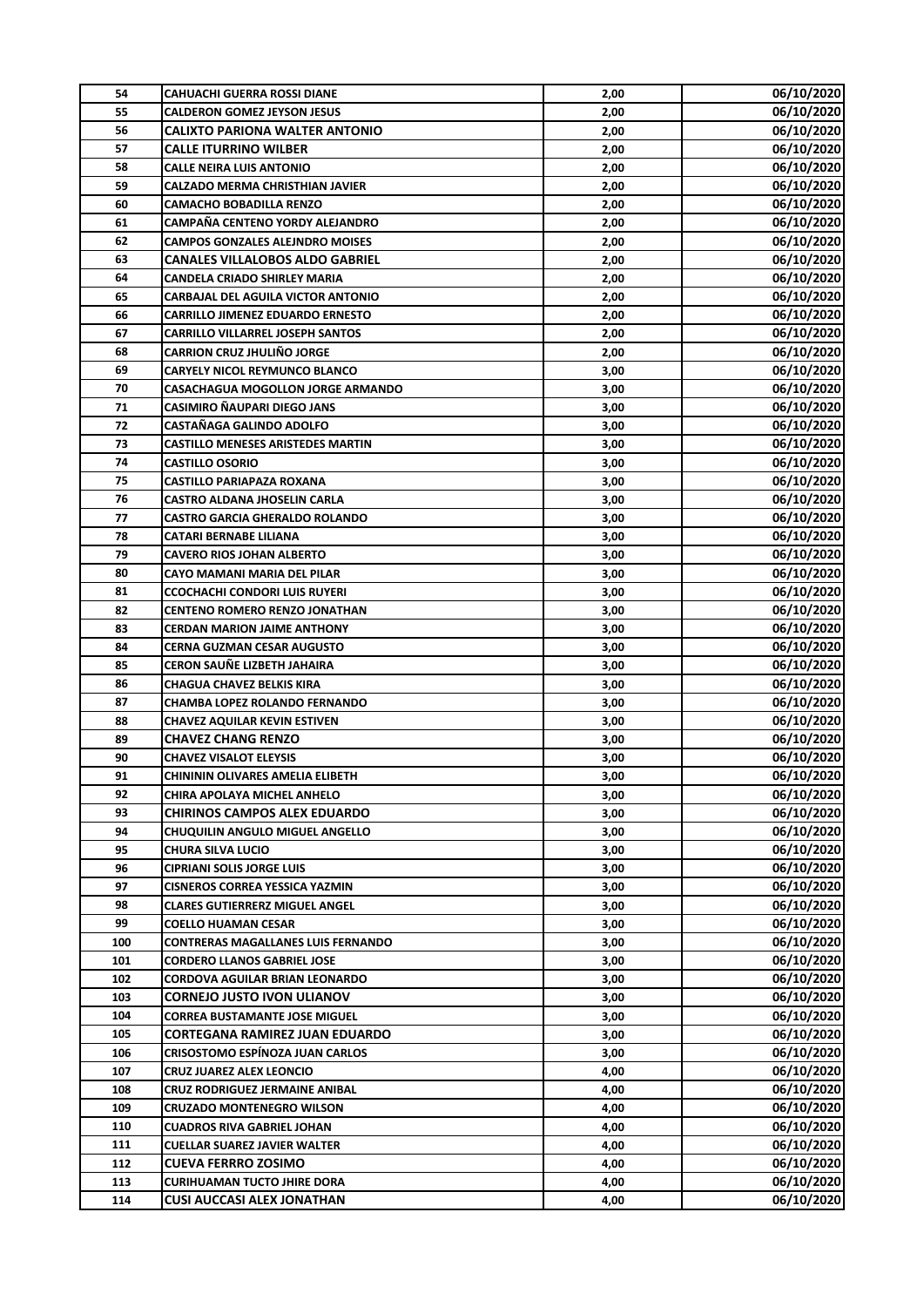| 115 | <b>DAMASO HILARIO GIORGIO BRUCELEE</b>      | 4,00 | 06/10/2020 |
|-----|---------------------------------------------|------|------------|
| 116 | DAYANA MALDONADO MILDRED                    | 4,00 | 06/10/2020 |
| 117 | DE LA CRUZ MENDOZA JHOAN ORZON              | 4,00 | 06/10/2020 |
| 118 | <b>DELGADO MEDINA ROSA</b>                  | 4,00 | 06/10/2020 |
| 119 | DI LORENZO RAMOS CARMELINA ISABEL           | 4,00 | 06/10/2020 |
| 120 | <b>DIAZ GARCIA ANNY ELIZABETH</b>           | 4,00 | 06/10/2020 |
| 121 | DIAZ HUARINGA GERALDINE                     | 4,00 | 06/10/2020 |
| 122 | DIAZ RAMOS JODIE WILLIAMS PAUL              | 4,00 | 06/10/2020 |
| 123 | <b>DIAZ ROMERO ADDERLY</b>                  | 4,00 | 06/10/2020 |
| 124 | <b>DURAN GUTIERREZ YOEL</b>                 | 4,00 | 06/10/2020 |
| 125 | <b>ECHEGARAY PUELLES JOSUE NEFTALI</b>      | 4,00 | 06/10/2020 |
| 126 | <b>ENRIQUE DIAZ EDGAR ESTEBAN FERNANDO</b>  | 4,00 | 06/10/2020 |
| 127 | <b>ESCALANTE LAZO ALEXANDER V.</b>          | 4,00 | 06/10/2020 |
| 128 | <b>ESCATE ESCOBEDO ROBERTO CARLOS</b>       | 4,00 | 06/10/2020 |
| 129 | <b>ESPARZA MILTON ALEZA DENIXA</b>          | 4,00 | 06/10/2020 |
| 130 | <b>ESPINOZA ALVARADO JEISON JESUS</b>       | 4,00 | 06/10/2020 |
| 131 | <b>ESPINOZA COMETIVOS HAROLD GUSTAVO</b>    | 4,00 | 06/10/2020 |
| 132 | <b>ESPINOZA CONDORI JOSE JAVIER</b>         | 4,00 | 06/10/2020 |
| 133 | <b>FACUNDO VALLE JUAN LUIS</b>              | 4,00 | 06/10/2020 |
| 134 | <b>FAJARDO GONZALO ROLANDO ISAAC</b>        | 4,00 | 06/10/2020 |
| 135 | <b>FARIAS CHUMBIMUNI ROBERTO GEAMPIERRE</b> | 4,00 | 06/10/2020 |
| 136 | <b>FERNADEZ ARA JESUS DIONICIO</b>          | 4,00 | 06/10/2020 |
| 137 | <b>FERNANDEZ ALARCO GENY ELENA</b>          | 4,00 | 06/10/2020 |
| 138 | FERNANDEZ BACA EDUARDO HUMAN                | 4,00 | 06/10/2020 |
| 139 | FERNANDEZ CHOQUEHUAMANI VICTOR GABRIEL      | 4,00 | 06/10/2020 |
| 140 | <b>FERNANDEZ PINEDO PEDRO</b>               | 4,00 | 06/10/2020 |
| 141 | <b>FERNANDEZ TOLEDO LUIS ALFREDO</b>        | 4,00 | 06/10/2020 |
| 142 | FIESTAS TUÑOQUE PAOLA DEL PILAR             | 4,00 | 06/10/2020 |
| 143 | <b>FLORES AREVALO CYNTHIA EULALIA</b>       | 4,00 | 06/10/2020 |
| 144 | <b>FLORES RUIZ RENSO ALBERTO</b>            | 4,00 | 06/10/2020 |
| 145 | <b>FLORIAN ROSAS ERIK JAMES</b>             | 5,00 | 06/10/2020 |
| 146 | <b>FLORIAN ROSAS ERIK JAMES</b>             | 5,00 | 06/10/2020 |
| 147 | <b>FONSECA AYALA MERY</b>                   | 5,00 | 06/10/2020 |
| 148 | <b>FUENTES ORREGO FERMIN ENRIQUE</b>        | 5,00 | 06/10/2020 |
| 149 | <b>GALINDEZ GOMEZ JHOANA CAROLINA</b>       | 5,00 | 06/10/2020 |
| 150 | <b>GALLO CRISTHIAN JESUS</b>                | 5,00 | 06/10/2020 |
| 151 | <b>GARBAY DERENZIN SANTIAGO RAUL</b>        | 5,00 | 06/10/2020 |
| 152 | GARCIA GUEVARA KUSHALÑY SHAMYRA             | 5,00 | 06/10/2020 |
| 153 | <b>GARCIA OJEDA BRYAMN JORDI</b>            | 5,00 | 06/10/2020 |
| 154 | GARCIA YAURI YOSVETT LISSETT                | 5,00 | 06/10/2020 |
| 155 | <b>GARCIA ZEGARRA YASURI DEL PILAR</b>      | 5,00 | 06/10/2020 |
| 156 | <b>GARGATE MUNGUIA JACKELIN SHEILA</b>      | 5,00 | 06/10/2020 |
| 157 | <b>GARIBAY PEDREGAL LENIN EULOGIO</b>       | 5,00 | 06/10/2020 |
| 158 | <b>GARRIAZO RAMOS JOHN REYNALDO</b>         | 5,00 | 06/10/2020 |
| 159 | <b>GASTIER ORTIZ RAYDERICK SIBRAIN</b>      | 5,00 | 06/10/2020 |
| 160 | <b>GAYOSO ALLENDE JORGE ALBERTO</b>         | 5,00 | 06/10/2020 |
| 161 | <b>GOMEZ BARDALES EDUARDO JULIO</b>         | 5,00 | 06/10/2020 |
| 162 | <b>GOMEZ BARDALES LUIS ALBERTO</b>          | 5,00 | 06/10/2020 |
| 163 | GOMEZ ECHEVARRIA EDWIN                      | 5,00 | 06/10/2020 |
| 164 | <b>GONGORA CALDERON JUNIOR</b>              | 5,00 | 06/10/2020 |
| 165 | <b>GONZALES CUELLAR LUIS ENRIQUE</b>        | 5,00 | 06/10/2020 |
| 166 | <b>GUERRA TUESTA CLEYVER</b>                | 5,00 | 06/10/2020 |
| 167 | <b>GUERRERO GARCIA JAIRO ISMAEL</b>         | 5,00 | 06/10/2020 |
| 168 | <b>GUEVARA VILLENA EMILIO</b>               | 5,00 | 06/10/2020 |
| 169 | <b>GUILLEN LIENDO MARIA ELENA</b>           | 5,00 | 06/10/2020 |
| 170 | <b>GUZMAN POMA CRISTOPHER PELE</b>          | 5,00 | 06/10/2020 |
| 171 | GUZMAN UGARTE JACKELINE                     | 5,00 | 06/10/2020 |
| 172 | <b>HALANOCA CHUPA REINA</b>                 | 5,00 | 06/10/2020 |
| 173 | HERRERA ASCENCIOS JAMES STEFANS             | 5,00 | 06/10/2020 |
| 174 | HINOJOSA SUAREZ ADAM TEOFILO                | 5,00 | 06/10/2020 |
| 175 | HINOSTROZA SOCA JORGE ENRIQUE               | 5,00 | 06/10/2020 |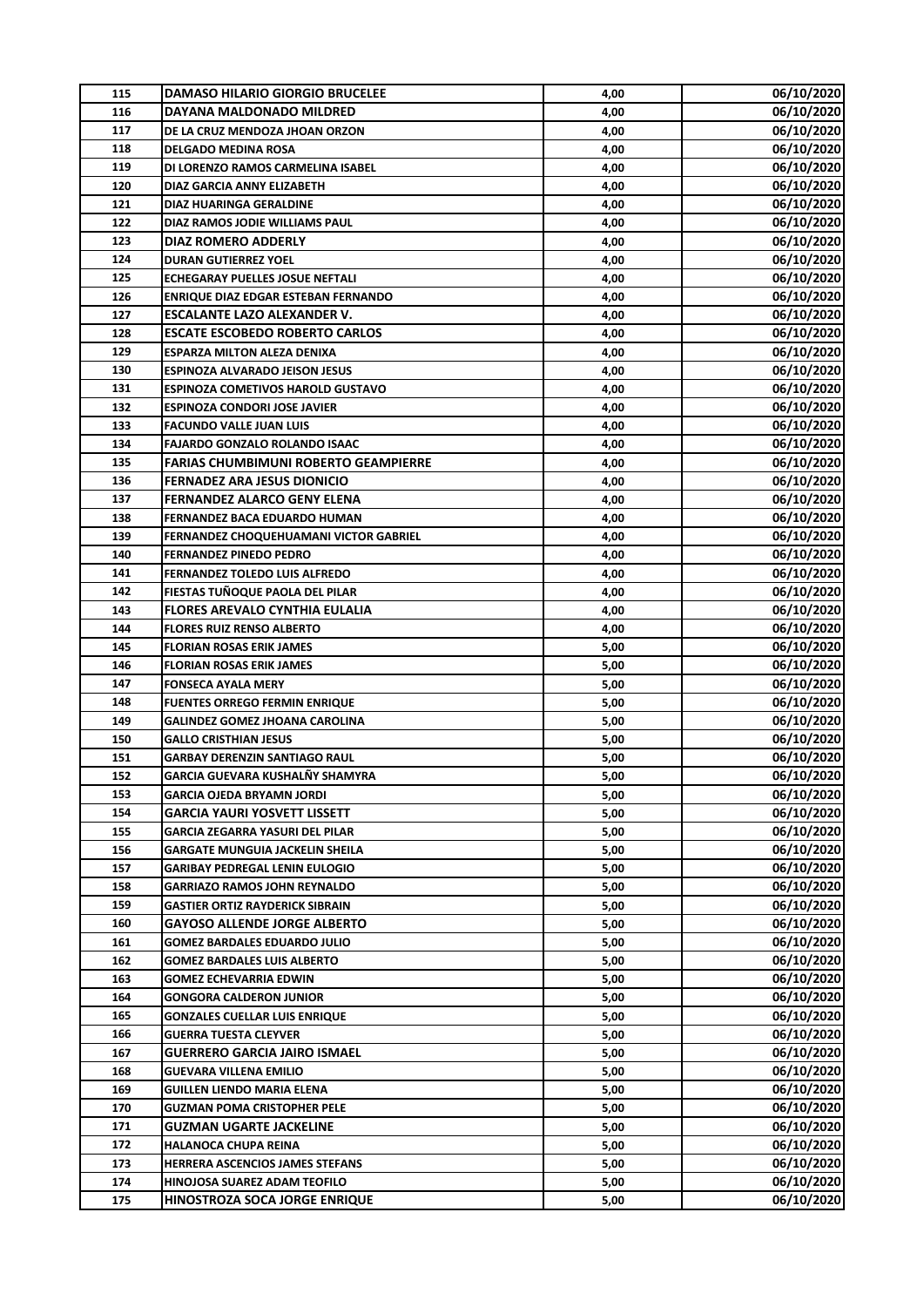| 176 | <b>HONORIO SALAZAR ERIC ALAIN</b>         | 5,00  | 06/10/2020 |
|-----|-------------------------------------------|-------|------------|
| 177 | <b>HOYOS MARLO ANGIE HAYDEE</b>           | 5,00  | 06/10/2020 |
| 178 | <b>HUAMAN CARRION LUIS VICTOR</b>         | 5,00  | 06/10/2020 |
| 179 | <b>HUAMAN ANTHONY NORIEGA</b>             | 5,00  | 06/10/2020 |
| 180 | <b>HUAMAN BORJA RUSBEL</b>                | 5,00  | 06/10/2020 |
| 181 | <b>HUAMAN CRISOSTOMO CAROLINA</b>         | 5,00  | 06/10/2020 |
| 182 | <b>HUAMAN ORE FREDY</b>                   | 5,00  | 06/10/2020 |
| 183 | <b>HUAMAN PALOMINO WILBER</b>             | 10,00 | 07/10/2020 |
| 184 | <b>HUAMAN TINTAYO ERIKA</b>               | 10,00 | 07/10/2020 |
| 185 | HUAMANI AMESQUITA JOSUE ELISEO            | 10,00 | 07/10/2020 |
| 186 | HUAMANI QUISPE LUS ANGEL                  | 10,00 | 07/10/2020 |
| 187 | <b>HUAMANI RUBIANES FRANCISCO ALBERTO</b> | 10,00 | 07/10/2020 |
| 188 | <b>HUARANGA TORRES CIRO</b>               | 10,00 | 07/10/2020 |
| 189 | <b>HUARANGA TORRES CIRO</b>               | 10,00 | 07/10/2020 |
| 190 | <b>HUAYAN VARGAS AUGUSTO FIDEL</b>        | 10,00 | 07/10/2020 |
| 191 | HUAYHUA VERASTEGUI FIORELLA               | 10,00 | 07/10/2020 |
| 192 | HUERTA FONSECA AMY XIOMARA                | 10,00 | 07/10/2020 |
| 193 | HUERTAS VARELA ALBERTO DANIEL             | 10,00 | 07/10/2020 |
| 194 | HUILLCAHUAMAN BARRETO ADRIAN              | 10,00 | 07/10/2020 |
| 195 | <b>IBAÑEZ SABOYA JUAN ALBERTO</b>         | 10,00 | 07/10/2020 |
| 196 | <b>INQUIL CUEVA JULIO CESAR</b>           | 10,00 | 07/10/2020 |
| 197 | JANAMPA ESTRAVER JORGE ELI                | 10,00 | 07/10/2020 |
| 198 | <b>JARA AVILA RAUL ENRIQUE</b>            | 10,00 | 07/10/2020 |
| 199 | JAULIS LOPEZ SEBASTIAN JOHNNY             | 10,00 | 07/10/2020 |
| 200 | JIMENEZ GUERRERO ANDERSON RUBEN           | 10,00 | 07/10/2020 |
| 201 | <b>JURADO PEZO DAYSY MILUSCA</b>          | 10,00 | 07/10/2020 |
| 202 | <b>LABAN SOTO PEDRO JOSE</b>              | 10,00 | 07/10/2020 |
| 203 | LARA HUARI CARLOS ALBERTO                 | 10,00 | 07/10/2020 |
| 204 | LARA OSORIO MARJORIE AMELIA               | 10,00 | 07/10/2020 |
| 205 | LARA ROJAS MICHAEL FELIPE                 | 10,00 | 07/10/2020 |
| 206 | <b>LEANDRO SOTO REYNA DEL PILAR</b>       | 10,00 | 07/10/2020 |
| 207 | LEON JARAMILLO JAHIR ALEXSANDER           | 10,00 | 07/10/2020 |
| 208 | <b>LEON POMA PATRICIA</b>                 | 10,00 | 07/10/2020 |
| 209 | LEON RAMIREZ RONALD EUGENIO               | 10,00 | 07/10/2020 |
| 210 | <b>LEON RAMOS NOEMI LESLY</b>             | 10,00 | 07/10/2020 |
| 211 | LEYVA MACHUCA JOAO EDUARDO                | 10,00 | 07/10/2020 |
| 212 | LINDERMAN ZUBIATE DAVID                   | 10,00 | 07/10/2020 |
| 213 | LOJA PORTOCARRERO ANTONY ROBER            | 10,00 | 07/10/2020 |
| 214 | LOPEZ GARCIA DAVID REYNALDO               | 10,00 | 07/10/2020 |
| 215 | LOPEZ MEDINA MARIO FRANCISCO              | 10,00 | 07/10/2020 |
| 216 | LOZA GONZALES SEBASTIAN ALBERTO           | 10,00 | 07/10/2020 |
| 217 | LOZANO CACERES MICHAEL                    | 10,00 | 07/10/2020 |
| 218 | <b>MACHA TOLEDO MICHAEL</b>               | 10,00 | 07/10/2020 |
| 219 | MALCA HOYOS ESTEPHANY ALMENDRA            | 10,00 | 07/10/2020 |
| 220 | <b>MALCA ROJAS MARCOS ANTONIO</b>         | 10,00 | 07/10/2020 |
| 221 | <b>MANCHA DIAZ JULIO ADOLFO</b>           | 11,00 | 07/10/2020 |
| 222 | <b>MANCILLA AYALA KATHERINE BRIGITTE</b>  | 11,00 | 07/10/2020 |
| 223 | <b>MANCO VALENCIA ALEJANDRO MELCHOR</b>   | 11,00 | 07/10/2020 |
| 224 | <b>MANRIQUE GONZALES BRANDON</b>          | 11,00 | 07/10/2020 |
| 225 | <b>MARCELO SOTO PAOLA YVETTE</b>          | 11,00 | 07/10/2020 |
| 226 | <b>MARCOS DIAZ JUAN PABLO</b>             | 11,00 | 07/10/2020 |
| 227 | <b>MARLID GUERRA BETTY</b>                | 11,00 | 07/10/2020 |
| 228 | <b>MARQUEZ GALVEZ HUMBERTO EMILIO</b>     | 11,00 | 07/10/2020 |
| 229 | <b>MARREROS ZEVALLOS KEVIN SEGUNDO</b>    | 11,00 | 07/10/2020 |
| 230 | <b>MARTICORENA NALVARTE</b>               | 11,00 | 07/10/2020 |
| 231 | <b>MARTINEZ ALVAREZ JULIO JOSE</b>        | 11,00 | 07/10/2020 |
| 232 | <b>MARTINEZ HUANCA JESUS</b>              | 11,00 | 07/10/2020 |
| 233 | <b>MARTINEZ RIVERA JUAN JEFFERSON</b>     | 11,00 | 07/10/2020 |
| 234 |                                           | 11,00 | 07/10/2020 |
| 235 | <b>MATERAN MATERAN EDINSON JOSUE</b>      |       |            |
|     | <b>MAVILA PARDO OMAR EDUARDO</b>          | 11,00 | 07/10/2020 |
| 236 | <b>MAVILA REYES FRANK DENIS</b>           | 11,00 | 07/10/2020 |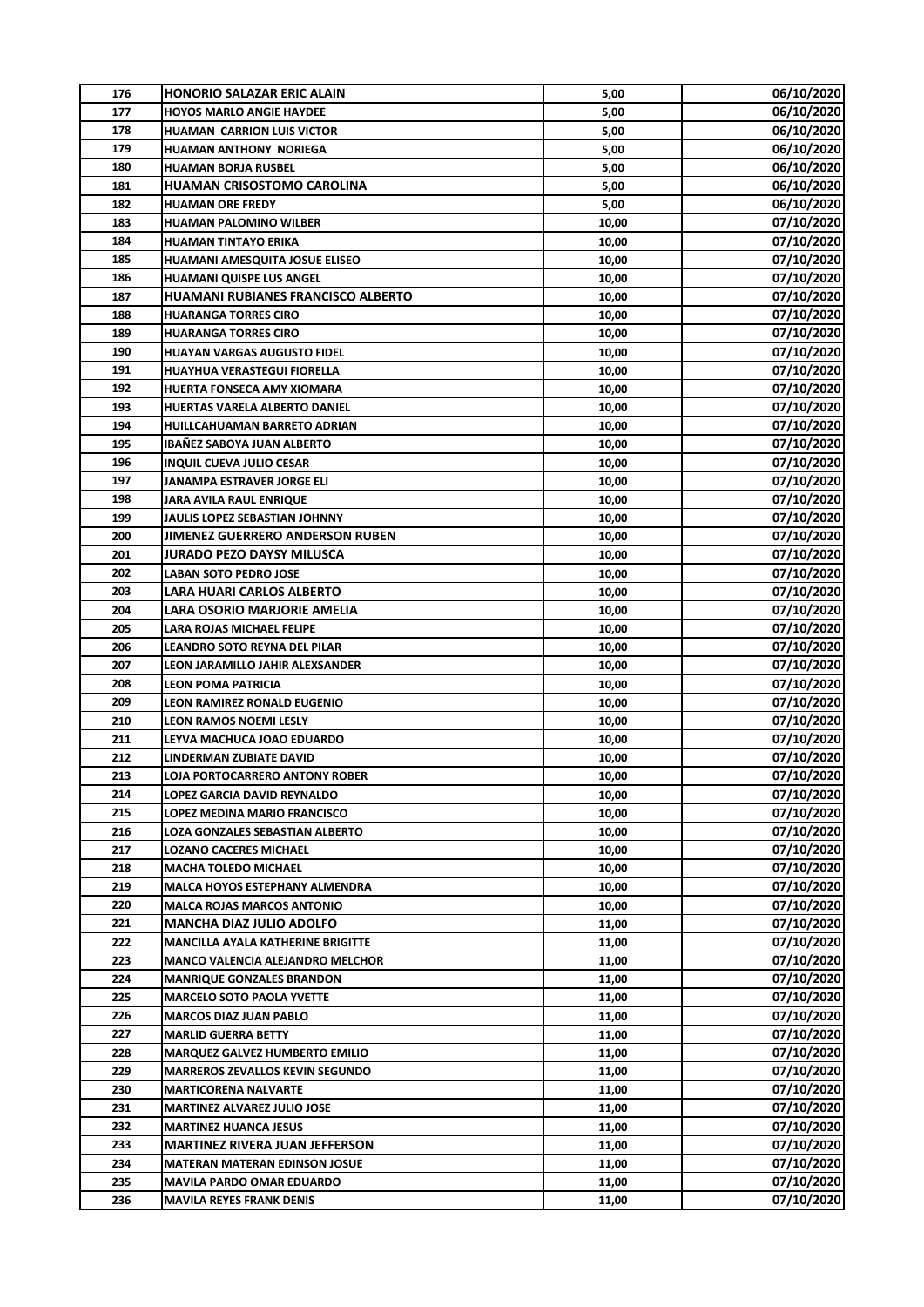| 237        | <b>MECA ABAD ANGEL GABRIEL</b>                                | 11,00 | 07/10/2020 |
|------------|---------------------------------------------------------------|-------|------------|
| 238        | MEDINA MAMANI JOSSELIN PAOLA                                  | 11,00 | 07/10/2020 |
| 239        | <b>MEDINA TOVARC RONALD</b>                                   | 11,00 | 07/10/2020 |
| 240        | MEDINA VELEZ BRYAN ALAN                                       | 11,00 | 07/10/2020 |
| 241        | <b>MENA SALVATIERRA PERCY DAMASO</b>                          | 11,00 | 07/10/2020 |
| 242        | <b>MENACHO FLORES GERSON MANUEL</b>                           | 11,00 | 07/10/2020 |
| 243        | MENDEZ JARA KATHERINE DEL PILAR                               | 11,00 | 07/10/2020 |
| 244        | <b>MENDOZA ARRATEA MIGUEL ANGEL</b>                           | 11,00 | 07/10/2020 |
| 245        | <b>MENDOZA PISCONTE WALTER JESUS</b>                          | 11,00 | 07/10/2020 |
| 246        | <b>MENDOZA VERA JUAN CARLOS</b>                               | 11,00 | 07/10/2020 |
| 247        | <b>MERMA VEGA WILLIAM ANTONIO</b>                             | 11,00 | 07/10/2020 |
| 248        | <b>MESARES TRUJILLO NICOLL MARIANA</b>                        | 11,00 | 07/10/2020 |
| 249        | <b>MIRANDA CURIMONZON ENITH</b>                               | 11,00 | 07/10/2020 |
| 250        | <b>MODESTO CORI RONALDO ANGEL</b>                             | 11,00 | 07/10/2020 |
| 251        | <b>MONCADA GONZALES AYRTHON GHILMAR</b>                       | 11,00 | 07/10/2020 |
| 252        | <b>MONDRAGON GOMEZ MARTIN RICARDO</b>                         | 11,00 | 07/10/2020 |
| 253        | <b>MONTAÑEZ QUISPE DAVID JHON</b>                             | 11,00 | 07/10/2020 |
| 254        | <b>MORA PALACIOS WALDO</b>                                    | 11,00 | 07/10/2020 |
| 255        | <b>MORALES PEÑA JOSE ANDRES</b>                               | 11,00 | 07/10/2020 |
| 256        | <b>MORALES PEÑA JOSE ANDRES</b>                               | 11,00 | 07/10/2020 |
| 257        | <b>MOZOMBITE RIOS JHEYNER</b>                                 | 11,00 | 07/10/2020 |
| 258        | <b>NAMUCHE ROJAS SAMUEL</b>                                   | 11,00 | 07/10/2020 |
| 259        | NOBLECILLA SANDOVAL KESLY CELESTE                             | 12,00 | 07/10/2020 |
| 260        | NUÑEZ SAMANIEGO VERONICA MARILU                               | 12,00 | 07/10/2020 |
| 261        | <b>OBREGON RAMIREZ ROSMEL</b>                                 | 12,00 | 07/10/2020 |
| 262        | ORDOÑEZ LAURA ELIZABETH                                       | 12,00 | 07/10/2020 |
| 263        | OROZCO PALOMINO WILFREDO                                      |       | 07/10/2020 |
| 264        |                                                               | 12,00 |            |
|            | <b>ORTEGA OLIVERA STEFANY</b>                                 | 12,00 | 07/10/2020 |
| 265<br>266 | <b>ORTIZ ALMANZA OSCAR</b>                                    | 12,00 | 07/10/2020 |
| 267        | <b>ORTIZ ESPINAL ALEXIS VICTOR</b><br>OYALA NUÑEZ IVAN ULISES | 12,00 | 07/10/2020 |
|            |                                                               | 12,00 | 07/10/2020 |
| 268        | PACHECO SERNA JAKELINE                                        | 12,00 | 07/10/2020 |
| 269        | PADILLA CARLIN DIEGO GUILLERMO                                | 12,00 | 07/10/2020 |
| 270        | PALACIOS OCHOA ANA MARIA                                      | 12,00 | 07/10/2020 |
| 271        | PANTA SALAZAR JOSE ALFREDO                                    | 12,00 | 07/10/2020 |
| 272        | PAREDES PIPA GUISELLA                                         | 12,00 | 07/10/2020 |
| 273        | PAREDES PRINCIPE PRISILA ESTHER                               | 12,00 | 07/10/2020 |
| 274        | PEDEMONTE PERESZ ANGEL ANDRES                                 | 12.00 | 07/10/2020 |
| 275        | PERALDO SINUYRI JORGE ANTONIO                                 | 12,00 | 07/10/2020 |
| 276        | PERALTA ANDRE BRYAN BAHAMONDE                                 | 12,00 | 07/10/2020 |
| 277        | PERALTA LLAGUENTO JESUS DANIEL                                | 12,00 | 07/10/2020 |
| 278        | PERALTA MIRANDA TANIA ANGELA                                  | 12,00 | 07/10/2020 |
| 279        | PEREJA DIAZ MARCO ANTONIO                                     | 12,00 | 07/10/2020 |
| 280        | PEREYRA ARROYO RELLY JORDAN                                   | 12,00 | 07/10/2020 |
| 281        | PEREZ CARRERA ROCIO ISABEL                                    | 12,00 | 07/10/2020 |
| 282        | PEREZ DULANTO PATRIK GUILLERMO                                | 12,00 | 07/10/2020 |
| 283        | PEREZ MONTENEGRO PEDRO MIGUEL                                 | 12,00 | 07/10/2020 |
| 284        | PEREZ VENTO CECILIAR MARLENE                                  | 12,00 | 07/10/2020 |
| 285        | PEREZ ZAPATA ROY ALEXANDER                                    | 12,00 | 07/10/2020 |
| 286        | PICHILINGUE URBANO JORGE FERNANDO                             | 12,00 | 07/10/2020 |
| 287        | PINTO VALDEZ YANALI ESPERANZA                                 | 12,00 | 07/10/2020 |
| 288        | PIÑA RINCON JESUS FELIPE                                      | 12,00 | 07/10/2020 |
| 289        | PISFIL YEREN ENRIQUE DAVID                                    | 12,00 | 07/10/2020 |
| 290        | PONCE VILA DIEGO MILGER                                       | 12,00 | 07/10/2020 |
| 291        | PONTE COLCHADO ERIKA ADRIANA                                  | 12,00 | 07/10/2020 |
| 292        | PORRA SOSA SINTHYA                                            | 12,00 | 07/10/2020 |
| 293        | PORRAS HUAMAN CRISTIAN MAICO                                  | 12,00 | 07/10/2020 |
| 294        | PORTEROS CORDOVA MIRELLA                                      | 12,00 | 07/10/2020 |
| 295        | PORTOCARRERO CANCHARI MARLON KEVIN                            | 12,00 | 07/10/2020 |
| 296        | POSTIGO FLORES JORGE LUIS                                     | 12,00 | 07/10/2020 |
| 297        | PRETEL RAMOS ANTONY GENARO                                    | 2,00  | 07/10/2020 |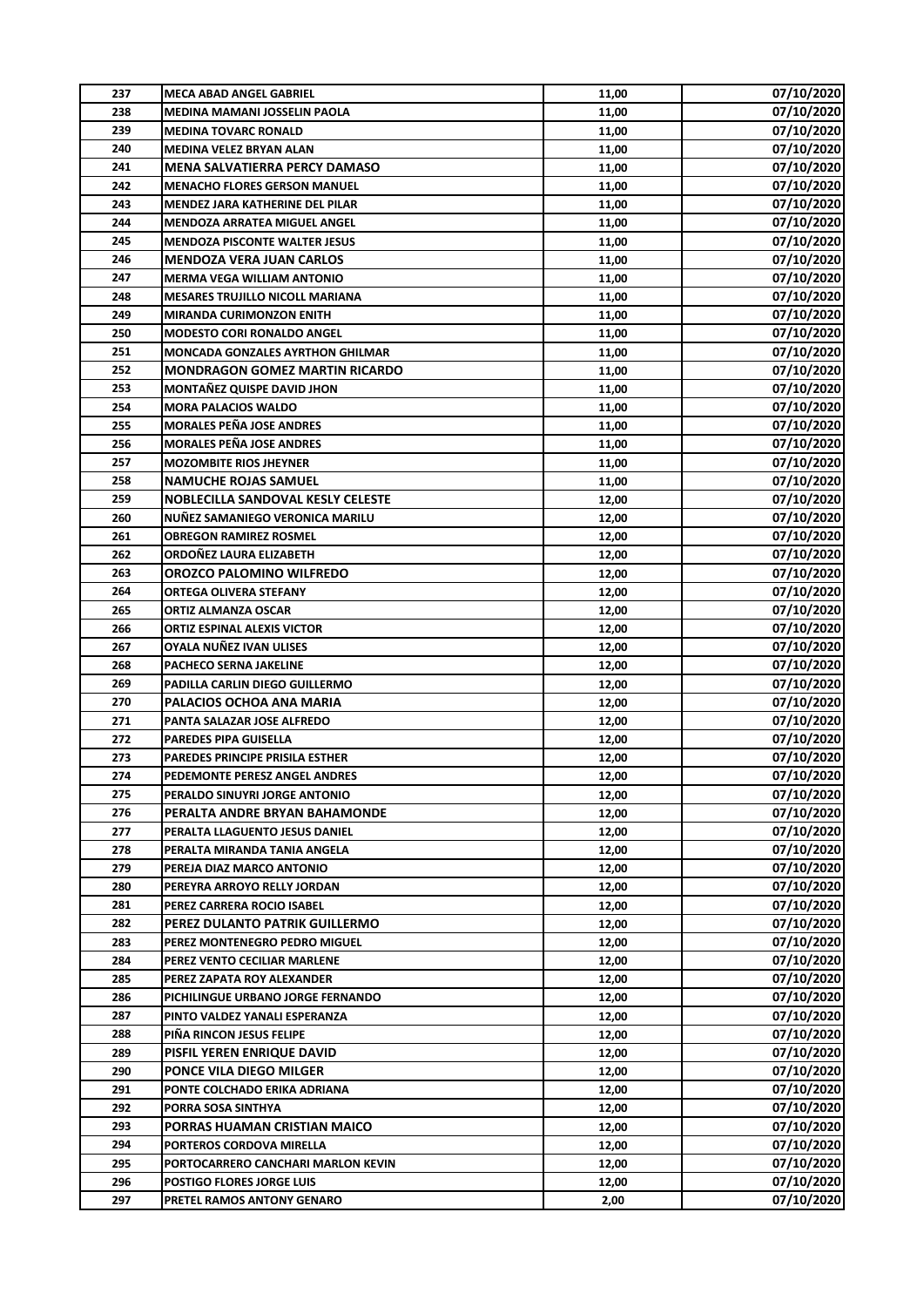| 298 | <b>QUEVEDO CRUZ JUAN CARLOS</b>         | 2,00 | 07/10/2020 |
|-----|-----------------------------------------|------|------------|
| 299 | QUIROZ CHUMPITAZ DIEGO ALONSO SANTOS    | 2,00 | 07/10/2020 |
| 300 | <b>QUISPE CAMPOS CRISTIAN</b>           | 2,00 | 07/10/2020 |
| 301 | <b>QUISPE CARVONEL ZE CARLOS RENATO</b> | 2,00 | 07/10/2020 |
| 302 | <b>QUISPE CORRALES CHRISTIAN</b>        | 2,00 | 07/10/2020 |
| 303 | <b>QUISPE DIAZ LUIS FERNANDO</b>        | 2,00 | 07/10/2020 |
| 304 | <b>QUISPE MONTENEGRO ALVEAR</b>         | 2,00 | 07/10/2020 |
| 305 | <b>QUISPE QUISPE MARCELINA</b>          | 2,00 | 07/10/2020 |
| 306 | <b>QUISPE SANTOS JUAN LUIS</b>          | 2,00 | 07/10/2020 |
| 307 | <b>QUISPE VARGAS JEYSON JEANPOOL</b>    | 2,00 | 07/10/2020 |
| 308 | RAMIREZ BENITES JAZMIN VERONICA         | 2,00 | 07/10/2020 |
| 309 | RAMIREZ CALDERON BRYAN ALXANDER         | 2,00 | 07/10/2020 |
| 310 | <b>RAMIREZ DANIEL</b>                   | 2,00 | 07/10/2020 |
| 311 | <b>RAMOS REQUE VICTOR JESUS</b>         | 2,00 | 07/10/2020 |
| 312 | RAMOS CASTAÑEDA EDUARDO                 | 2,00 | 07/10/2020 |
| 313 | <b>RAMOS ESQUIVEL ABRAHAN</b>           | 2,00 | 07/10/2020 |
| 314 | <b>RAMOS QUISPE CARLOS DANIEL</b>       | 2,00 | 07/10/2020 |
| 315 | <b>RAMOS QUISPE JOEL ISRAEL</b>         | 2,00 | 07/10/2020 |
| 316 | <b>RAMOS RODRIGUEZ ERICK ANDRES</b>     | 2,00 | 07/10/2020 |
| 317 | RAYMUNDO PAUCAR THALIA MARISOL          | 2,00 | 07/10/2020 |
| 318 | <b>REMENTERRIO REQUENA WALTER</b>       | 2,00 | 07/10/2020 |
| 319 | REYES ABANTO JOSE MIGUEL ANGEL          | 2,00 | 07/10/2020 |
| 320 | <b>REYES MIRANDA JULIO CESAR</b>        | 2,00 | 07/10/2020 |
| 321 | <b>RISCO RAMOS NOEMI</b>                | 2,00 | 07/10/2020 |
| 322 | <b>RIVAS LUNA JUAN MARX</b>             | 2,00 | 07/10/2020 |
| 323 | RIVAS SANCHEZ JAMIL JAMES JOMAR         | 2,00 | 07/10/2020 |
| 324 | <b>RIVEROS JOSE LUIS</b>                | 2,00 | 07/10/2020 |
| 325 | RIVEROS TACO CECILIA ANGELA             | 2,00 | 07/10/2020 |
| 326 | ROBLADILLO RODRIGUEZ JOSE LUIS          | 2,00 | 07/10/2020 |
| 327 | ROCANO LOPEZ CARLOS ANGEL               | 2,00 | 07/10/2020 |
| 328 | RODRIGUES MEDINA ALEXANDER              | 2,00 | 07/10/2020 |
| 329 | RODRIGUEZ AYALA JEAN PAUL               | 2,00 | 07/10/2020 |
| 330 | RODRIGUEZ CIPRIANO LUIS ENRIQUE         | 2,00 | 07/10/2020 |
| 331 | RODRIGUEZ CRIPRIANO LUIS ENRIQUE        | 2,00 | 07/10/2020 |
| 332 | RODRIGUEZ RUIZ JESUS RICARDO            | 2,00 | 07/10/2020 |
| 333 | ROJAS ARROYO JAQUELINA HILDA            | 2,00 | 07/10/2020 |
| 334 | ROJAS NAUPARI JORDAN EDUARDO            | 2,00 | 07/10/2020 |
| 335 | <b>ROJAS TERRONES FLOR MARILU</b>       | 3,00 | 07/10/2020 |
| 336 | ROMERO ESPONIZA CESAR                   | 3,00 | 07/10/2020 |
| 337 | ROQUE YAP EDWIN ESTEBAN                 | 3,00 | 07/10/2020 |
| 338 | ROSA VELASQUEZ JULIO FELIX              | 3,00 | 07/10/2020 |
| 339 | <b>ROSSI LA TORRES IVAN ANDRE</b>       | 3,00 | 07/10/2020 |
| 340 | RUBINA RUBINA DIEGO DANIEL              | 3,00 | 07/10/2020 |
| 341 | RUBIO MUNOZ SEGUNDO VICTORIANO          | 3,00 | 07/10/2020 |
| 342 | <b>RUIZ ALI HYRUM HAFED</b>             | 3,00 | 07/10/2020 |
| 343 | <b>RUIZ LOJA JACQUELINE</b>             | 3,00 | 07/10/2020 |
| 344 | RUIZ ORDINOLA JUNIOR ALEXANDER          | 3,00 | 07/10/2020 |
| 345 | SAAVEDRA ARRASCUE FRANKZ ERICK          | 3,00 | 07/10/2020 |
| 346 | SAAVEDRA DURAN LUIS ENRIQUE             | 3,00 | 07/10/2020 |
| 347 | SAIRE BARRIENTOS TANIA MARIA            | 3,00 | 07/10/2020 |
| 348 | SALAZAR CASANOVA MAYLY CARMEN LIDIA     | 3,00 | 07/10/2020 |
| 349 | SALAZAR PAUCAR ALEXIS JAIR              | 3,00 | 07/10/2020 |
| 350 | SALAZAR SANDOVAL ALEXANDER EDIR         | 3,00 | 07/10/2020 |
| 351 | SALAZAR TAQUIRI YOSTIN OSCAR            | 3,00 | 07/10/2020 |
| 352 | <b>SALINAS BENITES RONALD</b>           | 3,00 | 07/10/2020 |
| 353 | SALVATIERRA MORALES SOLANGE MISHEL      | 3,00 | 07/10/2020 |
| 354 | <b>SAMAME TORRES FREDDY ELOY</b>        | 3,00 | 07/10/2020 |
| 355 | SAMANIEGO ARMILHUAY PERCY JEAN PIERRE   | 3,00 | 07/10/2020 |
| 356 | SAMILLAN TORRES GEANPIERRE ENRIQUE      | 3,00 | 07/10/2020 |
| 357 | <b>SANCHEZ BARRETO JOEL</b>             | 3,00 | 07/10/2020 |
| 358 | SANCHEZ DIAZ CESAR ADUARDO              | 3,00 | 07/10/2020 |
|     |                                         |      |            |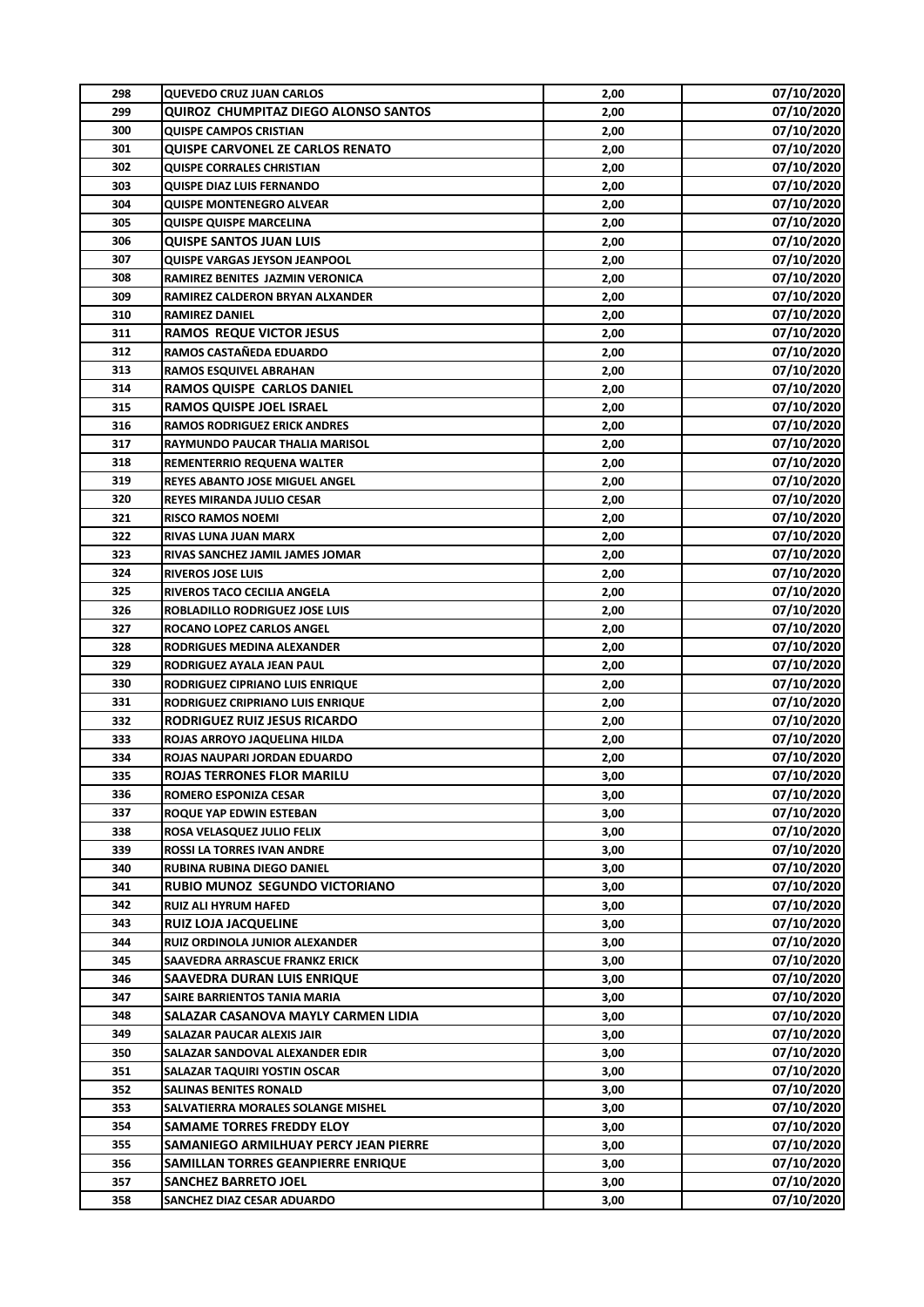| 359 | <b>SANCHEZ MIRANDA NANCY PATRICIA</b>             | 3,00 | 07/10/2020 |
|-----|---------------------------------------------------|------|------------|
| 360 | SANCHEZ REVILLA JOSE ALONSO                       | 3,00 | 07/10/2020 |
| 361 | <b>SANGAMA ARELLANO BILSA</b>                     | 3,00 | 07/10/2020 |
| 362 | SANTILLAN VEGA JEAN PIERRE                        | 3,00 | 07/10/2020 |
| 363 | SANTILLANA HUILLCANINA RAUL                       | 3,00 | 07/10/2020 |
| 364 | <b>SANTISTEBAN BANCES RICARDO JONEL</b>           | 3,00 | 07/10/2020 |
| 365 | SEGAMA CHUMBIMUNE LUIS ALBERTO                    | 3,00 | 07/10/2020 |
| 366 | <b>SEGIL RONDINEL ALEJANDRO BRANDOL</b>           | 3,00 | 07/10/2020 |
| 367 | <b>SEGURA ORRILLO JUNIOR</b>                      | 3,00 | 07/10/2020 |
| 368 | SENISSE MONTESINOS PEDRO ISMAEL                   | 3,00 | 07/10/2020 |
| 369 | <b>SERNAQUE GOMEZ JOSEPH HAROLD</b>               | 3,00 | 07/10/2020 |
| 370 | <b>SERRANO MEZA FRANCIS</b>                       | 3,00 | 07/10/2020 |
| 371 | SHAPIAMA VICHARRA GIRIAN GISELL                   | 3,00 | 07/10/2020 |
| 372 | SIERRA HUILCA ESMIRLEY MAYRA                      | 3,00 | 07/10/2020 |
| 373 | SIFUENTES SANDOVAL ESTEFANY                       | 4,00 | 07/10/2020 |
| 374 | SILVA HUAMANI ROSALIO KEVIN                       | 4,00 | 07/10/2020 |
| 375 | <b>SILVA PUMA JUAN CARLOS</b>                     | 4,00 | 07/10/2020 |
| 376 | <b>SOLIS CECILIO ESTHER</b>                       | 4,00 | 07/10/2020 |
| 377 | <b>SOLIS MARTEL ISABEL MILAGROS</b>               | 4,00 | 07/10/2020 |
| 378 | <b>SOTELO DIAZ RONAL</b>                          | 4,00 | 07/10/2020 |
| 379 | <b>SOTELO DIAZ RONAL</b>                          | 4,00 | 07/10/2020 |
| 380 | <b>SOTO PIZARRO RAFAEL</b>                        | 4,00 | 07/10/2020 |
| 381 | SOTOMAYOR MONDRAGON MARYCIELO                     | 4,00 | 07/10/2020 |
| 382 | SOVERO CHUMBE JOSUE EDWIN                         |      | 07/10/2020 |
| 383 |                                                   | 4,00 | 07/10/2020 |
|     | <b>SUAREZ CHALLCO DINA HILARYN</b>                | 4,00 |            |
| 384 | <b>SUCASAIRE SUCASAIRE EDITH</b>                  | 4,00 | 07/10/2020 |
| 385 | <b>SUICA DELGADO MARCOS ANDRES</b>                | 4,00 | 07/10/2020 |
| 386 | <b>SUICA DELGADO MARCOS ANDRES</b>                | 4,00 | 07/10/2020 |
| 387 | SULCA QUINO DENIS GUILLERMO                       | 4,00 | 07/10/2020 |
| 388 | <b>SUMA ASCENCIO JAIME</b>                        | 4,00 | 07/10/2020 |
| 389 | <b>SUMA GUILLEN RUDY</b>                          | 4,00 | 07/10/2020 |
| 390 | TAMANI MARICAHUA GILMER                           | 4,00 | 07/10/2020 |
| 391 | TAQUIRE RAMOS ALEXANDER YAMIR                     | 4,00 | 07/10/2020 |
| 392 | TARAZONA CAOCHA VERONICA ODETT                    | 4,00 | 07/10/2020 |
| 393 | <b>TAVERA GONZALES JOSE LUIS</b>                  | 4,00 | 07/10/2020 |
| 394 | <b>TENORIO BAUSTISTA LILIANA</b>                  | 4,00 | 07/10/2020 |
| 395 | TENORIO VICTOR YORMAN DEYMER                      | 4,00 | 07/10/2020 |
| 396 | TERRONES VILCA JOSUE ISAAC                        | 4,00 | 07/10/2020 |
| 397 | TINCO VILLALOBOS ADRIAN                           | 4,00 | 07/10/2020 |
| 398 | TOMASSINI CROVETTO DE HURTADO JAQUELINE GUISSELLE | 4,00 | 07/10/2020 |
| 399 | TORIN YANCY KARINA                                | 4,00 | 07/10/2020 |
| 400 | <b>TORRES BERNALES AGRICELI</b>                   | 4,00 | 07/10/2020 |
| 401 | TORRES CONTRERAS JHONNY ANTONIO                   | 4,00 | 07/10/2020 |
| 402 | TORRES FARRO NILTON FERMIN                        | 4,00 | 07/10/2020 |
| 403 | TORRES FERNANDEZ CESAR AUGUSTO                    | 4,00 | 07/10/2020 |
| 404 | TRAIAN URSU ZAMBRANO DANIEL ALEJANDRO             | 4,00 | 07/10/2020 |
| 405 | TRONCOS CASTILLOS JUAN MANUEL                     | 4,00 | 07/10/2020 |
| 406 | TRUJILLO CRUS TESY GIOVANNA                       | 4,00 | 07/10/2020 |
| 407 | TUEROS MEZA MARY GUISELA                          | 4,00 | 07/10/2020 |
| 408 | VALDEZ PALACIOS RAFAEL MARTIN                     | 4,00 | 07/10/2020 |
| 409 | VALVERDE ARELLANO ROBERTO                         | 4,00 | 07/10/2020 |
| 410 | VARGAS CAMINO RICHARD FRANCISCO                   | 4,00 | 07/10/2020 |
| 411 | VARGAS MAYS ALEXANDRA                             | 5,00 | 07/10/2020 |
| 412 | VARGAS OJEDA GISELLA ELIZABETH                    | 5,00 | 07/10/2020 |
| 413 | <b>VARGAS QUISPE DAVID MARTIN</b>                 | 5,00 | 07/10/2020 |
| 414 | <b>VARGAS QUISPE EDGAR</b>                        | 5,00 | 07/10/2020 |
| 415 | VASQUEZ ALVAREZ JANET                             | 5,00 | 07/10/2020 |
| 416 | VASQUEZ HUAMANI LIZ                               | 5,00 | 07/10/2020 |
| 417 | <b>VASQUEZ ROJAS LEONARDO</b>                     | 5,00 | 07/10/2020 |
| 418 | VASQUEZ TANANTA SHIRLEY JISSENHA                  | 5,00 | 07/10/2020 |
| 419 | VEGA YACTAYO JULIO                                | 5,00 | 07/10/2020 |